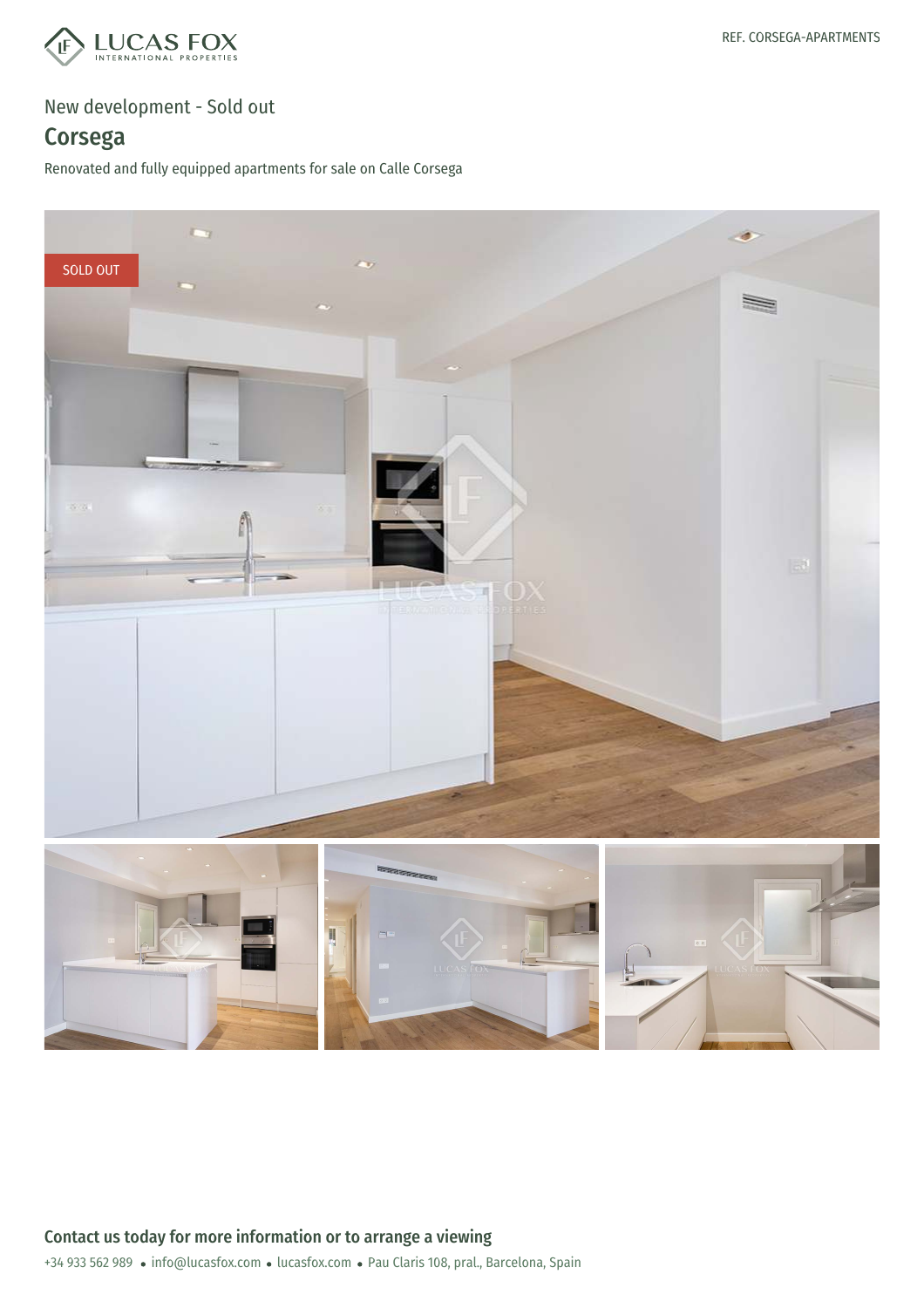

## Corsega

Renovated and fully equipped apartments for sale on Calle Corsega

#### **OVERVIEW**

## Modern 2 and 3-bedroom apartments for sale in fully renovated corner building in Eixample Left.

In an attractive corner building on Calle Corsega with a renovated façade, lift, concierge service and car park, there are a range of excellent new apartments available for sale.

These fabulous new homes offer fully renovated interiors and range from 75 m² with 2 bedrooms and 1 bathroom to 103 m² with 3 bedrooms and 2 bathrooms.

Natural light, balconies, neutral decor and open-plan living spaces make these apartments both fresh and functional. Ideal as an investment, permanent home or pied-a-terre in the city.

### Highlights

- 2 and 3-bedroom apartments in corner building in Eixample Left
- Building with renovated façade and entrance lift, parking facilities and concierge  $\bullet$ service
- Apartments with abundant natural light and balconies
- Open-plan kitchens  $\bullet$
- Master bedroom with en-suite bathroom  $\bullet$
- Apartments fully equipped with Bosch appliances



[lucasfox.com/go/corsega-apartments](https://www.lucasfox.com/go/corsega-apartments)

#### false

https://www.lucasfox.com/go/corsegaapartments

direct

Sold out

new-development

{id={development}, root={development}, fullClassId={PRPRTY5DB1-development}, name={Development}}

 ${$ {quoties}}}, phone={}, title={}, id={}, email={}, name={}}

true

Modern 2 and 3-bedroom apartments for sale in fully renovated corner building in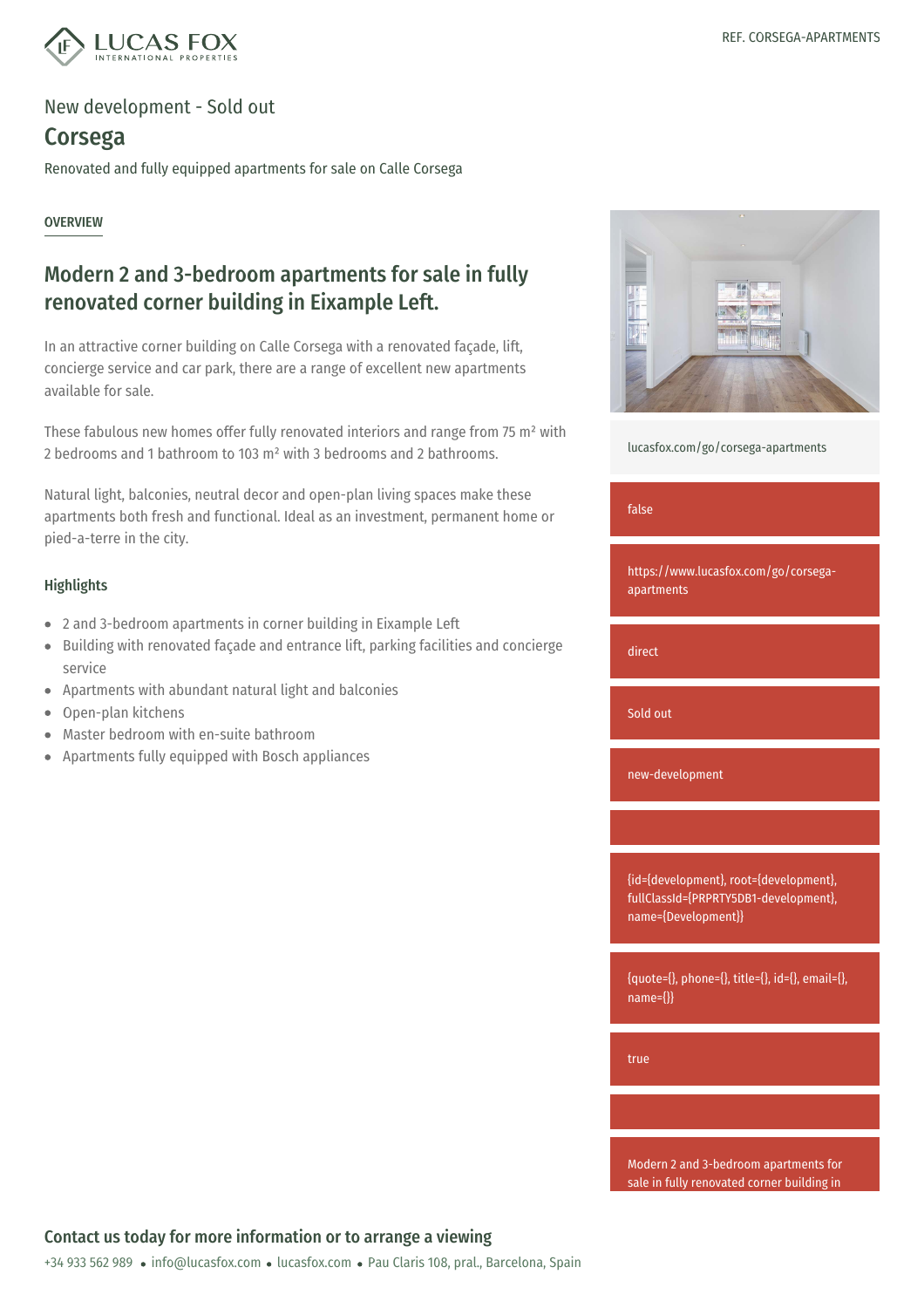

# Corsega

Renovated and fully equipped apartments for sale on Calle Corsega

#### Eixample Left.

| $[$ {url=                                    |
|----------------------------------------------|
| {https://images.lucasfox.com/development/4x3 |
| label={}}, {url=                             |
| {https://images.lucasfox.com/development/4x3 |
| label={}}, {url=                             |
| {https://images.lucasfox.com/development/4x3 |
| label={}}, {url=                             |
| {https://images.lucasfox.com/development/4x3 |
| label={}}, {url=                             |
| {https://images.lucasfox.com/development/4x3 |
| label={}}, {url=                             |
| {https://images.lucasfox.com/development/4x3 |
| label={}}, {url=                             |
| {https://images.lucasfox.com/development/4x3 |
| label={}}, {url=                             |
| {https://images.lucasfox.com/development/4x3 |
| label={}}, {url=                             |
|                                              |
| {https://images.lucasfox.com/development/4x3 |
| label={}}, {url=                             |
| {https://images.lucasfox.com/development/4x3 |
| label={}}, {url=                             |
| {https://images.lucasfox.com/development/4x3 |
| label={}}, {url=                             |
| {https://images.lucasfox.com/development/4x3 |
| label={}}, {url=                             |
| {https://images.lucasfox.com/development/4x3 |
| label={}}, {url=                             |
| {https://images.lucasfox.com/development/4x3 |
| label={}}, {url=                             |
| {https://images.lucasfox.com/development/4x3 |
| label={}}, {url=                             |
| {https://images.lucasfox.com/development/4x3 |
| label={}}, {url=                             |
| {https://images.lucasfox.com/development/4x3 |
| label={}}, {url=                             |
| {https://images.lucasfox.com/development/4x3 |
| label={}}, {url=                             |
| {https://images.lucasfox.com/development/4x3 |
| label={}}, {url=                             |
| {https://images.lucasfox.com/development/4x3 |
| label={}}, {url=                             |
| {https://images.lucasfox.com/development/4x3 |
| label={}}, {url=                             |
| {https://images.lucasfox.com/development/4x3 |
| label={}}, {url=                             |
|                                              |
| {https://images.lucasfox.com/development/4x3 |
| label={}}, {url=                             |
| {https://images.lucasfox.com/development/4x3 |
| label={}}, {url=                             |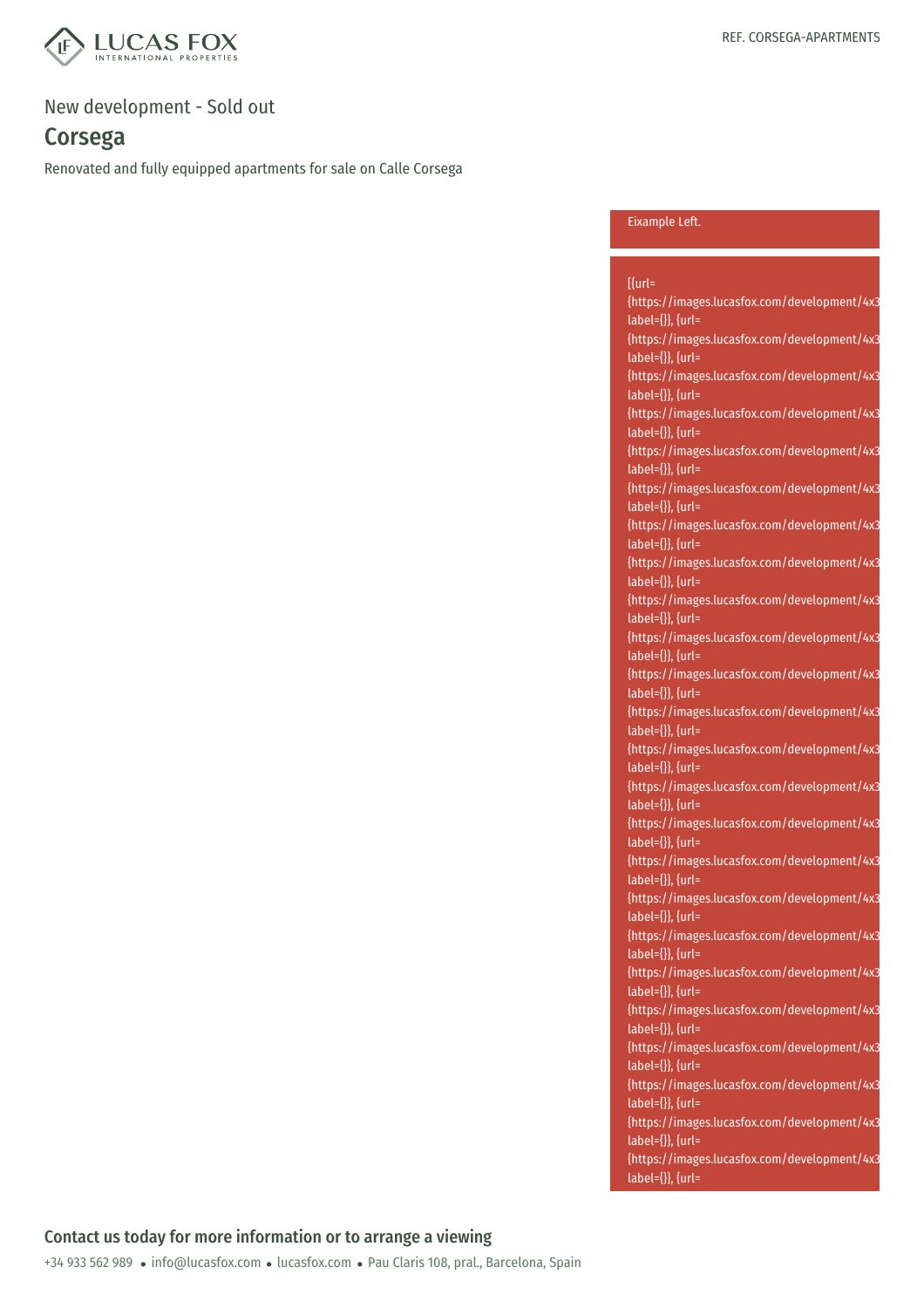

# Corsega

Renovated and fully equipped apartments for sale on Calle Corsega

| {https://images.lucasfox.com/development/4x3 |  |
|----------------------------------------------|--|
| $label={}$ label={}}, {url=                  |  |
| {https://images.lucasfox.com/development/4x3 |  |
| $label={}$ label={}}, {url=                  |  |
| {https://images.lucasfox.com/development/4x3 |  |
| $label={}$ label={}}, {url=                  |  |
| {https://images.lucasfox.com/development/4x3 |  |
| $label={}$ label={}}, {url=                  |  |
| {https://images.lucasfox.com/development/4x3 |  |
| $label={}$ label={}}, {url=                  |  |
| {https://images.lucasfox.com/development/4x3 |  |
| $label={}$ label={}}, {url=                  |  |
| {https://images.lucasfox.com/development/4x3 |  |
| $label={}$ label={}}, {url=                  |  |
| {https://images.lucasfox.com/development/4x3 |  |
| $label={\{\}}$                               |  |
|                                              |  |

true

false

0.0

false

false

53323ABB54

false

true

2017-02-22T00:00:00Z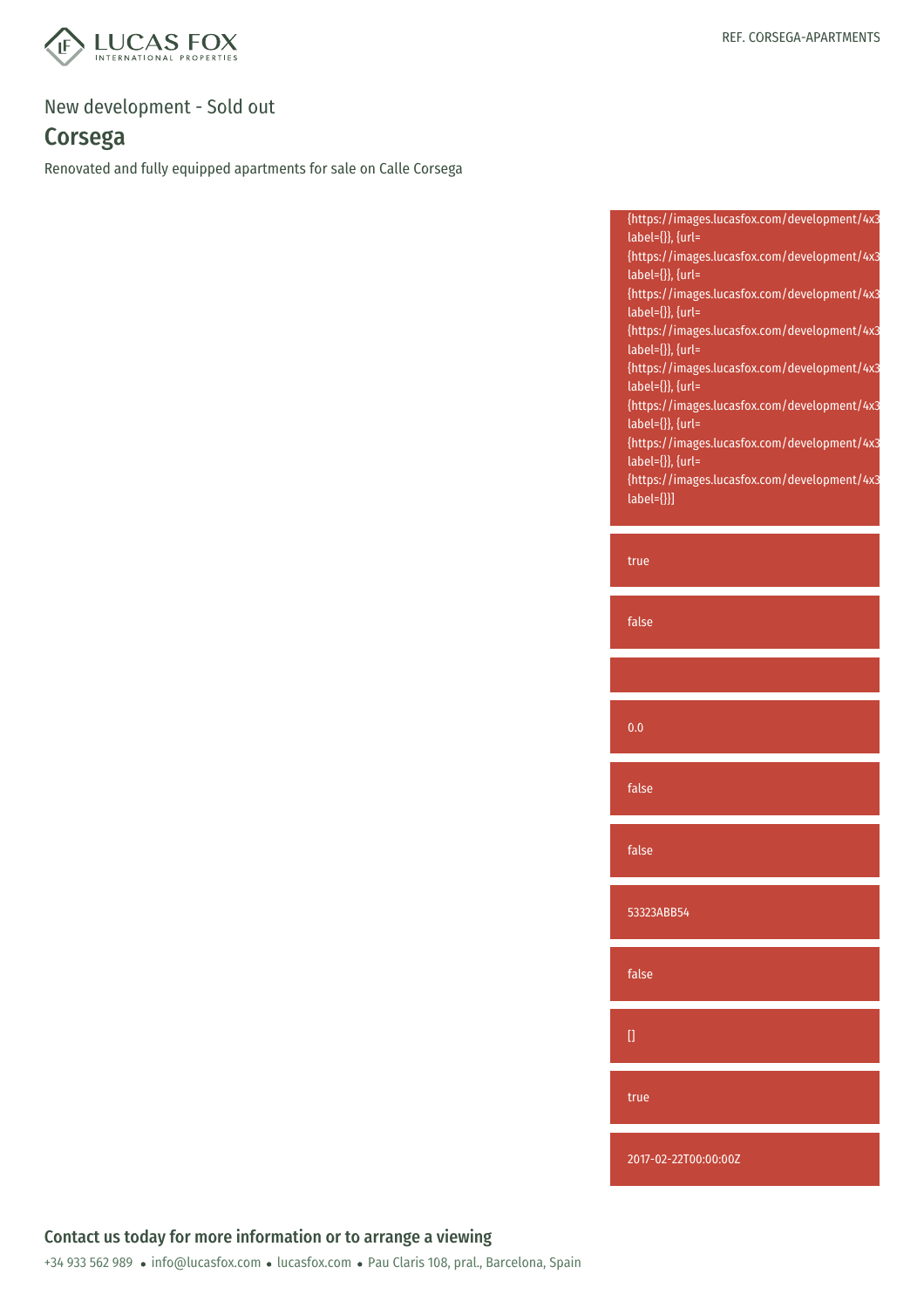

# Corsega

Renovated and fully equipped apartments for sale on Calle Corsega

| manual                                                                                                                                                      |
|-------------------------------------------------------------------------------------------------------------------------------------------------------------|
| {COLUMNS={[]}, DATA={[]}}                                                                                                                                   |
|                                                                                                                                                             |
| Renovated and fully equipped apartments<br>for sale on Calle Corsega                                                                                        |
| false                                                                                                                                                       |
| {value_formatted={}, operation={sale},<br>currency_symb={€}, label={}, string={},<br>currency_iso={EUR}, show={false}, value={0},<br>from={true}, units={}} |
| 0.0                                                                                                                                                         |
| /new-development/corsega-<br>apartments.html                                                                                                                |
| false                                                                                                                                                       |
| https://www.lucasfox.com                                                                                                                                    |
|                                                                                                                                                             |
| O                                                                                                                                                           |
|                                                                                                                                                             |
| false                                                                                                                                                       |
| true                                                                                                                                                        |
|                                                                                                                                                             |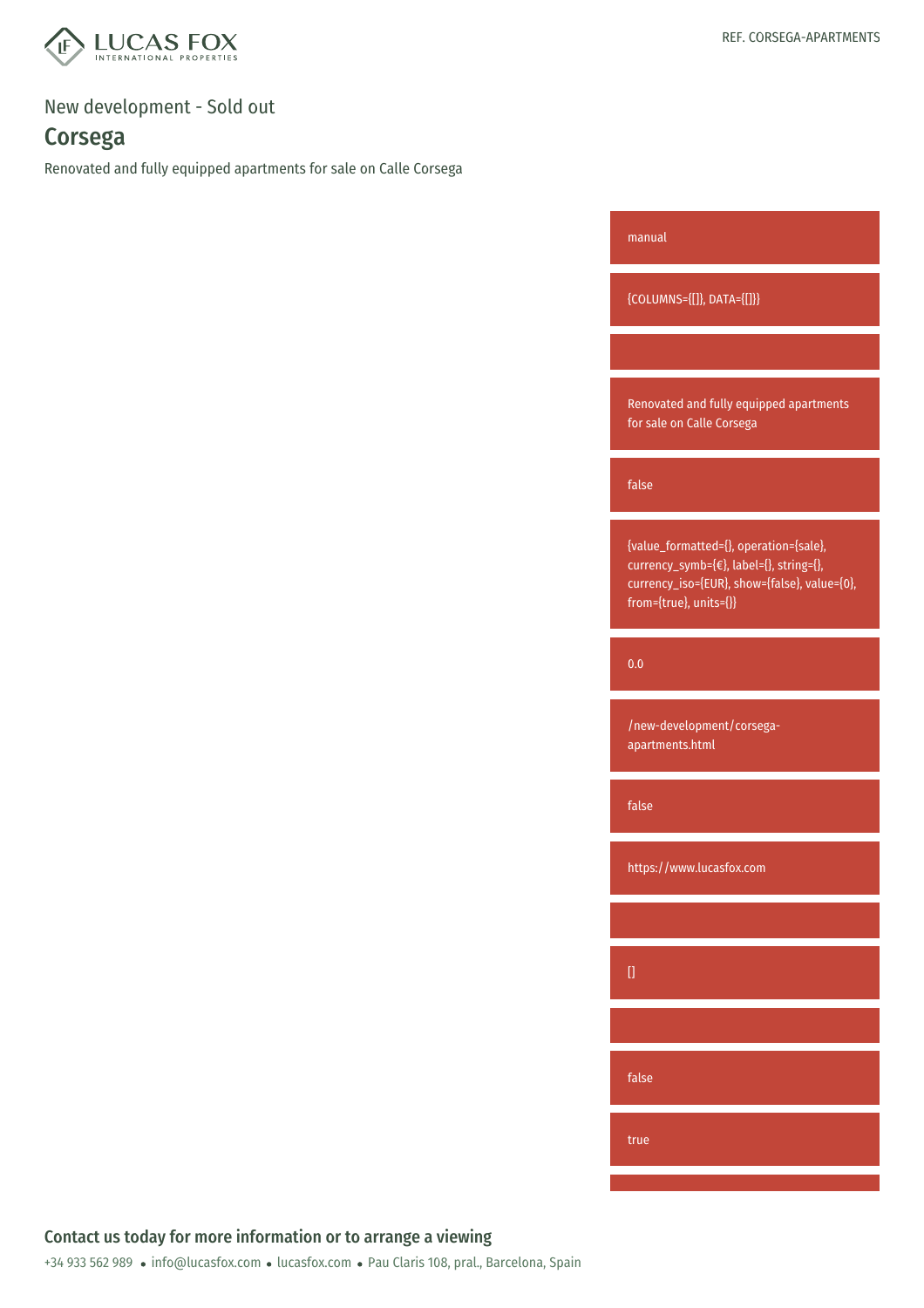

## Corsega

Renovated and fully equipped apartments for sale on Calle Corsega

2A6E2C07FF,2B46D627FF,30319AC1FF,303306D4FF,

false

New development

false

{path={[{reference={spain}, title={Spain}}, {reference={barcelona}, title={Barcelona}}, {reference={bcn-city}, title={Barcelona City}}, {reference={eix-left}, title={Eixample Left}}]}, canonicalurl=

{/property/spain/barcelona/bcn-city/eixleft.html}, title\_long={Apartments and penthouses for sale in Eixample Left}, reference={eix-left}, title={Eixample Left}, crumb={Spain,Barcelona,Barcelona City}}

Excellent renovated properties with 2 or 3 bedrooms

manual

08029

0.0

2022-06-30T11:16:39Z

false

false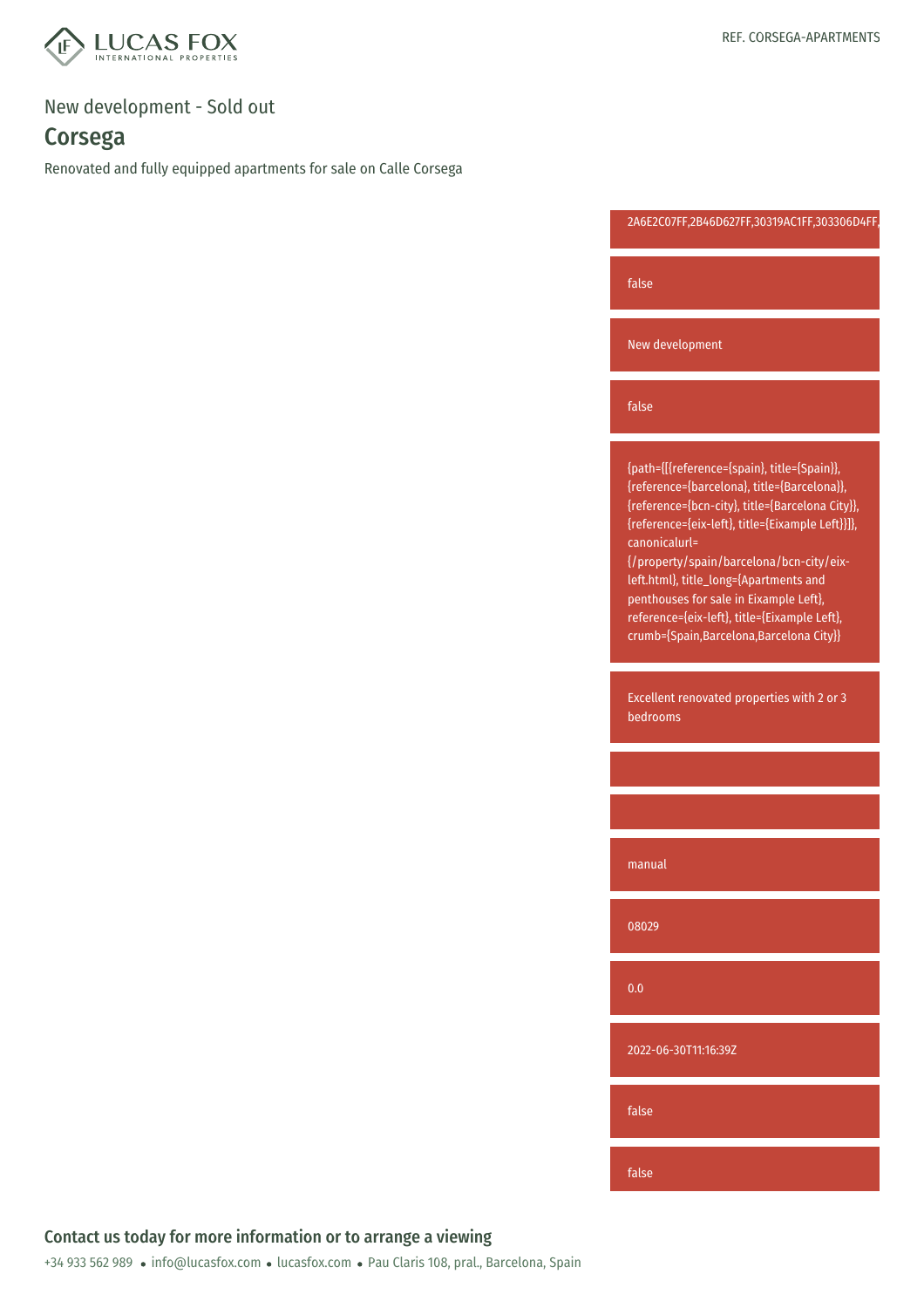

## Corsega

Renovated and fully equipped apartments for sale on Calle Corsega

| 0.0  |  |  |  |
|------|--|--|--|
| true |  |  |  |
| 3.0  |  |  |  |

<p>Located close to Francesc Macià, Avinguda Josep Tarradellas, Sants Station, the Industrial School, El Corte Inglés and L'Illa shopping centres. This neighbourhood is undergoing development and offers many amenities and green areas.</p>

#### lucasfox.com

<p>In an attractive corner building on Calle Corsega with a renovated façade, lift, concierge service and car park, there are a range of excellent new apartments available for sale.</p> <p>These fabulous new homes offer fully renovated interiors and range from 75 m² with 2 bedrooms and 1 bathroom to 103 m² with 3 bedrooms and 2 bathrooms. </p> <p>Natural light, balconies, neutral decor and open-plan living spaces make these apartments both fresh and functional. Ideal as an investment, permanent home or pied-a-terre in the city. </p> <h4>Highlights</h4> <ul> <li>2 and 3 bedroom apartments in corner building in Eixample Left</li><li>Building with renovated façade and entrance lift, parking facilities and concierge service</li> <li>Apartments with abundant natural light and balconies</li><li>Open-plan kitchens</li><li>Master bedroom with ensuite bathroom</li><li>Apartments fully equipped with Bosch appliances</li></ul>

Corsega-Apartments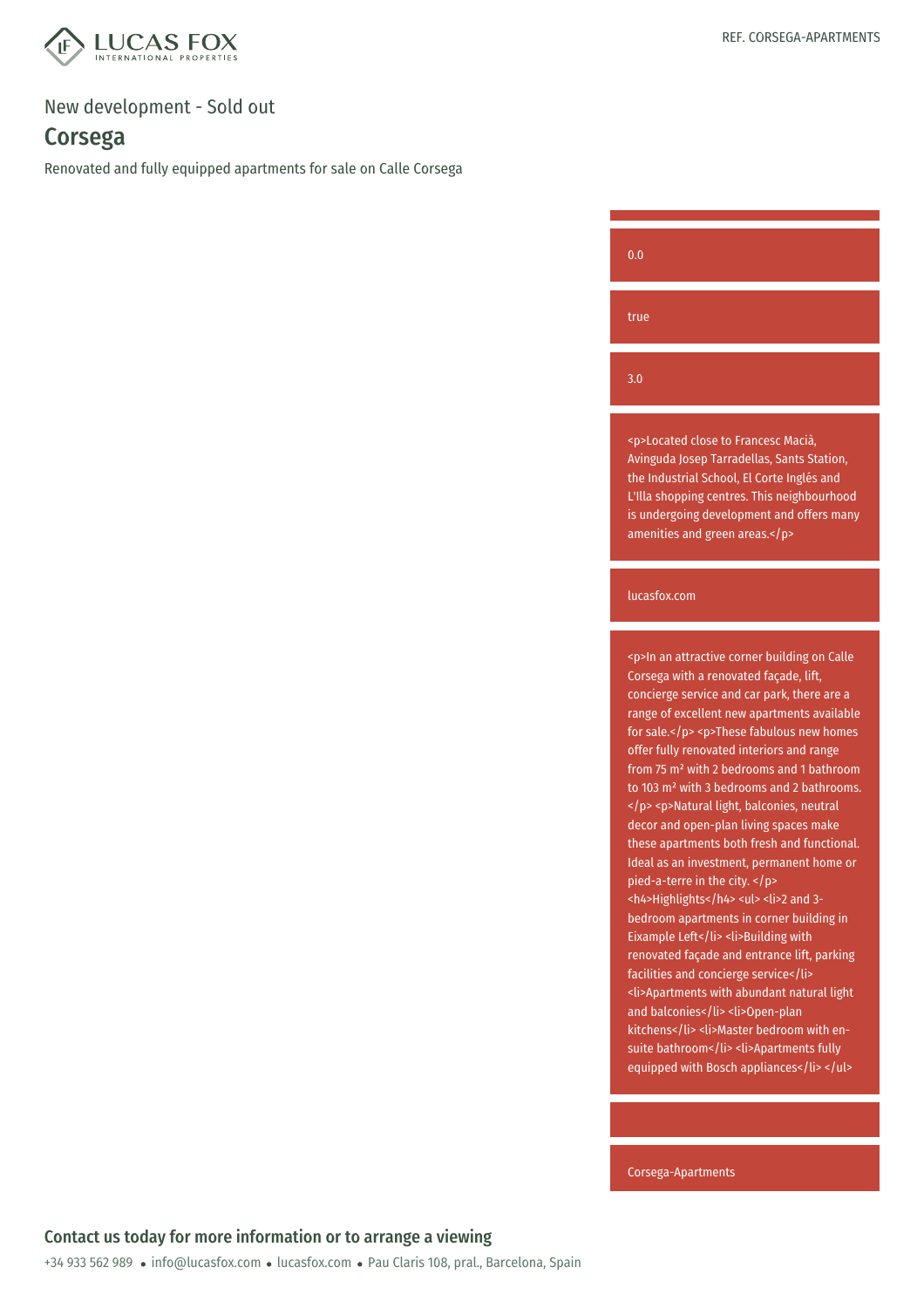

## Corsega

Renovated and fully equipped apartments for sale on Calle Corsega

Sold out 0.0 0.0 1.231231231E9 false 0.0 15F9E32FAF,2A6E2C07FF,2B46D627FF,30319AC1FF,3 lucasfox.com/go/corsega-apartments 2017.0  $[$ manual {de={/neubau/corsega-apartments.html}, ru={/new-development/corsegaapartments.html}, sv={/newdevelopment/corsega-apartments.html}, pt={/novos-empreendimentos/corsegaapartments.html}, en={/newdevelopment/corsega-apartments.html}, it=

> {/nuove-costruzioni/corsegaapartments.html}, fr={/construction-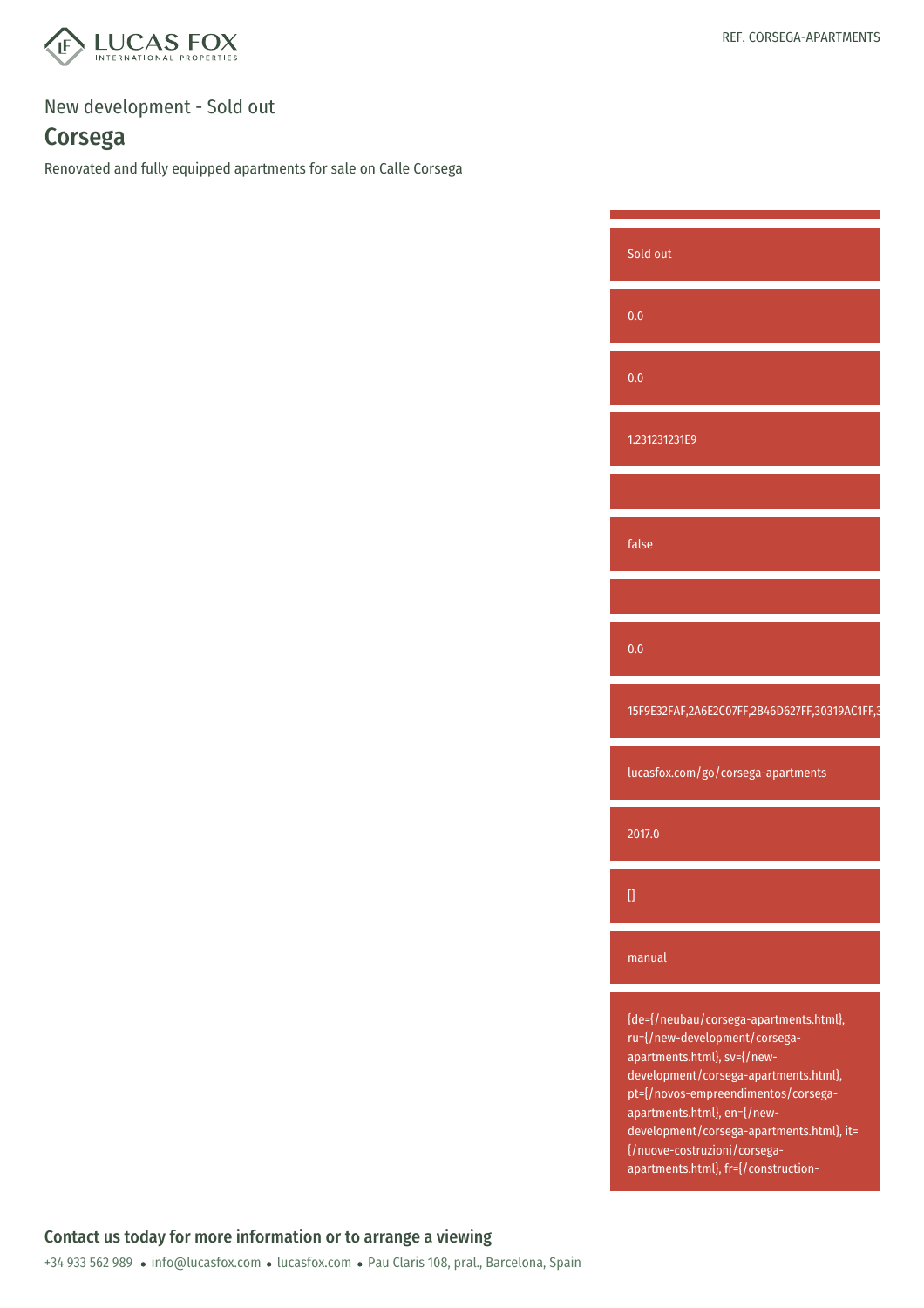

## Corsega

Renovated and fully equipped apartments for sale on Calle Corsega

nouvelle/corsega-apartments.html}, ca= {/obra-nova/corsega-apartments.html}, es= {/obra-nueva/corsega-apartments.html}, nl= {/nieuwbouwprojecten/corsegaapartments.html}, zh={/newdevelopment/corsega-apartments.html}}

#### https://www.lucasfox.com

{meta\_title={Real estate agency in Barcelona – Lucas Fox}, has\_whatsapp={true}, mapObj= {{showcircle={false}, src={office}, longitude= {2.168845}, zoom={17}, link= {https://www.google.com/maps/search/? api=1&query=41.391518,2.168845}, title={Real estate agency in Barcelona – Lucas Fox}, latitude={41.391518}, showmarker={true}, url= {https://www.google.com/maps/@41.391518,2.1 showpolygons={false}}}, phone={+34 933 562 989}, longitude={2.168845}, property\_officeid={1231231231}, email= {info@lucasfox.com}, phone2\_scrubbed={}, facebook\_feed\_region={Catalunya}, has\_phone2={false}, has\_fax={true}, facebook\_url= {https://www.facebook.com/lucasfoxpauclaris/},

classObj={{id={office}, root={office}, fullClassId={USERS001ED-group}, name= {Office}}}, phone\_scrubbed={+34933562989}, images={{officeImage={[{ext={jpg}, success= {true}, source={office}, label={}, uuid= {6FB641F4A0}, caption={}, folder={office}, base={6FB641F4A0.jpg}}]}}}, has\_address= {true}, reference={BCN}, uuid={1231231231}, address\_countryid={A1234B5678}, has\_map= {true}, whatsapp\_scrubbed={34685980859}, meta\_description={Lucas Fox International Properties offers a wide selection of luxury homes in exclusive areas of Barcelona. Trust the knowledge of our agents.}, has\_office= {true}, googlemap\_zoom={17}, canonicalurl= {/offices/bcn.html}, primaryimage={{ext= {jpg}, success={true}, source={office}, label= {}, uuid={6FB641F4A0}, caption={}, folder= {office}, base={6FB641F4A0.jpg}}}, googlemap\_url=

{https://www.google.com/maps/@41.391518,2.1 whatsapp={+34 685 980 859}, has\_email= {true}, name={Lucas Fox Barcelona}, has\_facebook={true}, fax\_scrubbed=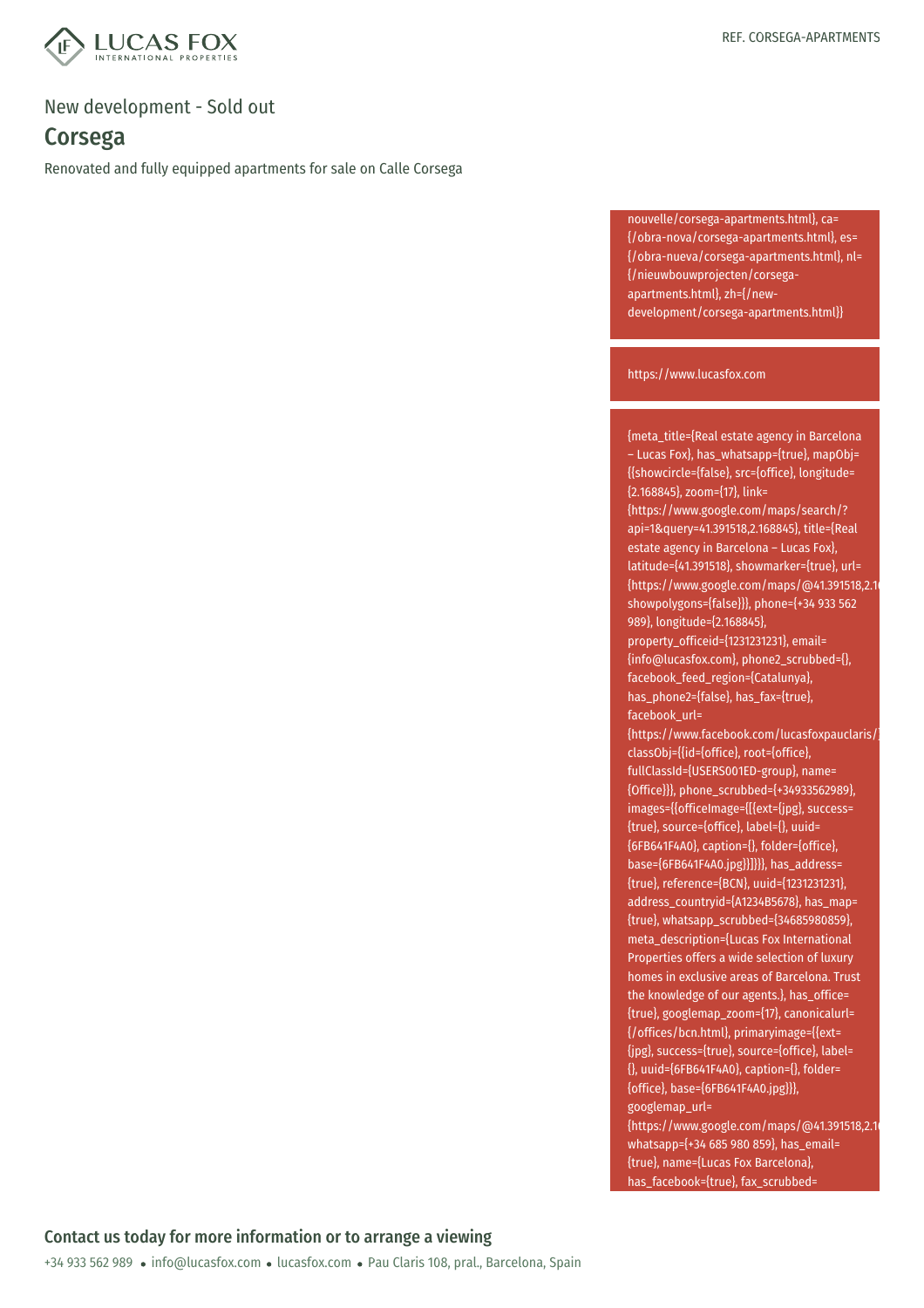

## Corsega

Renovated and fully equipped apartments for sale on Calle Corsega

{+34933041848}, alternateCanonicals={{de= {/buros/bcn.html}, ru={/offices/bcn.html}, sv={/offices/bcn.html}, pt= {/offices/bcn.html}, en={/offices/bcn.html}, it={/uffici/bcn.html}, fr= {/bureaux/bcn.html}, ca= {/oficines/bcn.html}, es= {/oficinas/bcn.html}, nl= {/kantoren/bcn.html}, zh= {/offices/bcn.html}}}, homedomain= {https://www.lucasfox.com}, address= {{street={Pau Claris 108, pral.}, country= {Spain}, postcode={08009}, region= {Barcelona}}}, introduction={<p>At the Lucas Fox Barcelona City centre office we offer a diverse selection of luxury properties for sale or rent. Whether you are looking for an apartment or penthouse in one of the historic stately buildings in Ciutat Vella, a period property in Eixample, a new build home or a trendy loft apartment in Poblenou or Gracia, we have several properties that will meet your criteria. For those looking to invest, we have a wide range of buy-to-let properties available in this landmark city.</p> <p>Our talented and experienced agents always take the time necessary to understand each individual client's preferences and requirements in their property search in order to provide a bespoke service and guarantee complete client satisfaction, seeking only the very finest Barcelona City centre properties with a particular focus on location and design. </p> <p>Our friendly and highly professional multinational team at the Barcelona City centre office can attend you in English, Spanish, Catalan, German, Italian and Russian. Allow us to show you our extensive catalogue of unique high-end properties and accompany you during your exciting property search in Barcelona City centre.</p> <h3>Eixample</h3> <p>The Eixample properties offered by Lucas Fox are typically found in charming stately buildings, often with original Modernist elements and large elegant lobbies. High ceilings, private terraces, a central location, a tourist licence and a new renovation or good potential to renovate are all features that make a property popular in Eixample. </p> <p>This area boasts elegant stately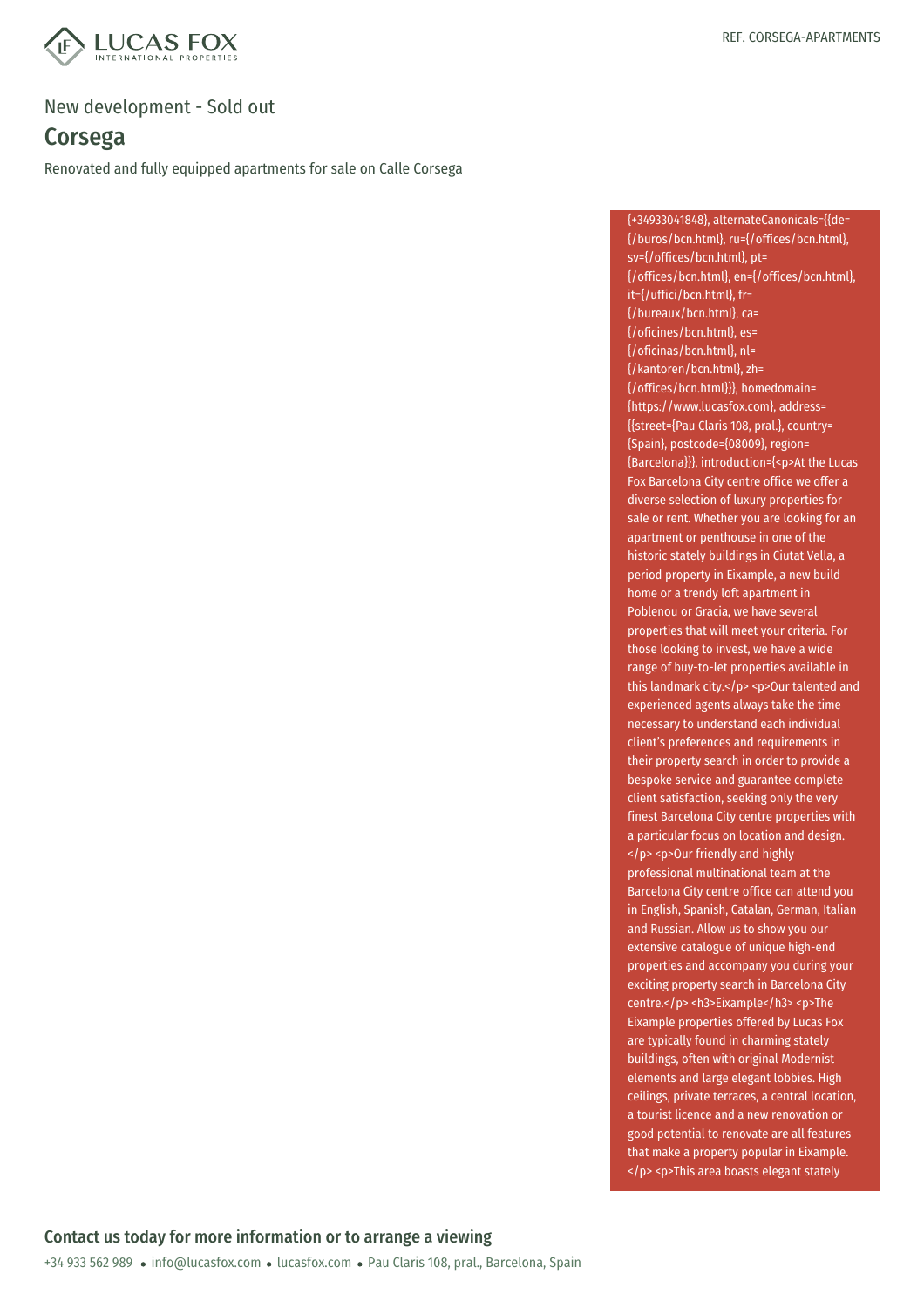

## Corsega

Renovated and fully equipped apartments for sale on Calle Corsega

architecture and is home to several important Modernist buildings by Barcelona's most revered architect – Antoni Gaudí. It is particularly coveted for its convenience as there are a great number of services at every turn: shops, medical centres, public transport, restaurants, schools, etc.</p> <p>The grid like design of the Eixample gives it special characteristics that are worthy of some consideration when choosing a home here. The horizontal streets are the quieter ones while the perpendicular streets are interesting if the apartment is south facing as it will enjoy sun all day. The most coveted streets are Carrer Paris, Córsega and Rosselló after Rambla Catalunya, Enric Granados. Passeig de Gracia is possibly the most prestigious address one can boast in Eixample but is a luxury available only to a fortunate few.</p> <p>International and national clients typically seek at least 2 bedrooms in their primary residence, pied-a-terre or future investment to rent in Eixample. There is no doubt that Eixample is a star location for international clients looking to buy real estate, usually seeking properties that are just a short walk away from the tourist sights, markets and the world famous 'Ramblas'. Here national clients are in the minority and tending to purchase property closer to Avinguda Diagonal.</p> <h3>Born</h3> <p>The trendy Born neighbourhood of Barcelona is widely considered to be the most charming area of Ciutat Vella. Its labyrinth of pedestrian streets with may bars, trendy restaurants and fashionable shops make it a fantastic place to live. What's more, it is very close to the Ciutadella Park and the beach but at the same time it borders the Eixample district. The typical property search in this area focuses on tastefully renovated apartments of approximately 120 m<sup>2</sup>. preferably with original period features. Also available are properties that boast good sized terraces for outdoor dining and a surface area of 160 m<sup>2</sup> or more. The Born is a superb location for a pied-a-terre in the city or for investment. </p> <h3>Gracia</h3> <p>In the Gracia neighbourhood clients typically seek 2-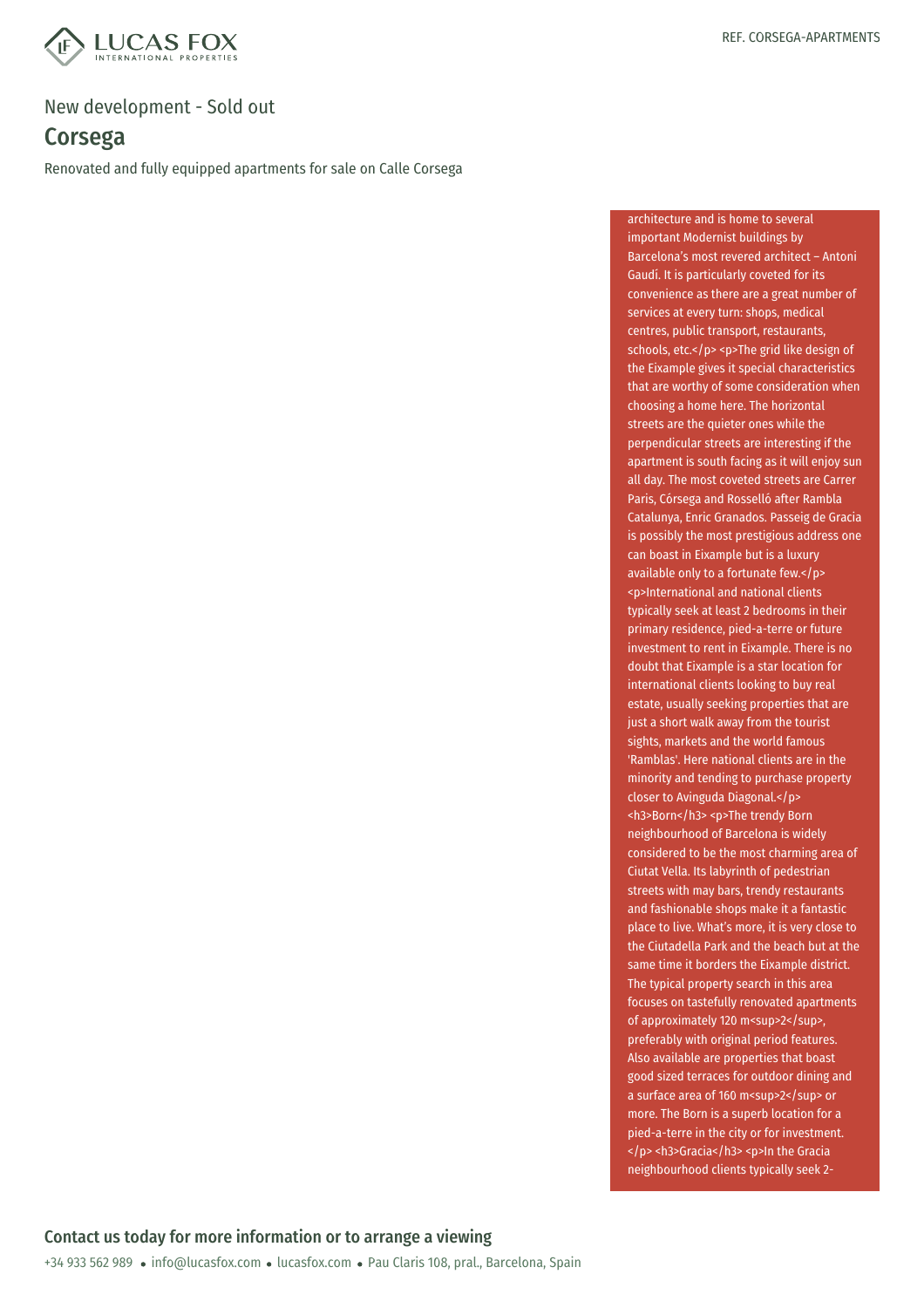

## Corsega

Renovated and fully equipped apartments for sale on Calle Corsega

bedroom apartments in stately buildings, ideally with a terrace and lift.</p> <p>Gracia appeals equally to national and international clients, though the international buyers tend to be established residents that know the city well. Many are attracted to the bohemian and artistic vibe of Gracia and the ideal balance of proximity to the city centre and the smaller neighbourhood lifestyle offered here.</p> <p>Our typical clients in Gracia include single professionals, students or young couples buying their first home, as well as investors looking to take advantage of the high rental yield in this area of the city.</p> <h3>The Gothic Quarter</h3> <p>In the Gothic quarter of Barcelona Old Town both newly renovated apartments and properties for the client to renovate themselves are in particular demand; the latter more commonly in the case of investors.</p> <p>It is evident why Barcelona Old Town property is so popular: charming historical streets and buildings, excellent dining and endless independent boutiques, as well as the beach and the city centre on your doorstep and excellent public transport links around town. Our real estate in <em>el Gótic </em>provides the opportunity to own a piece of Barcelona's history and enjoy an unbeatable central location in a landmark European city.</p>}, phone2={}, fax={+34 933 041 848}, latitude={41.391518}, has\_phone= {true}}

Corsega

0.0

http://pdf\_local.lucasfox.com/template/overvie

{ndportfolio\_title\_nodevelopments={No published developments}, phonenumber= {+34 933 562 989}, title\_units\_table={Units in this development}, bathrooms={Bathrooms},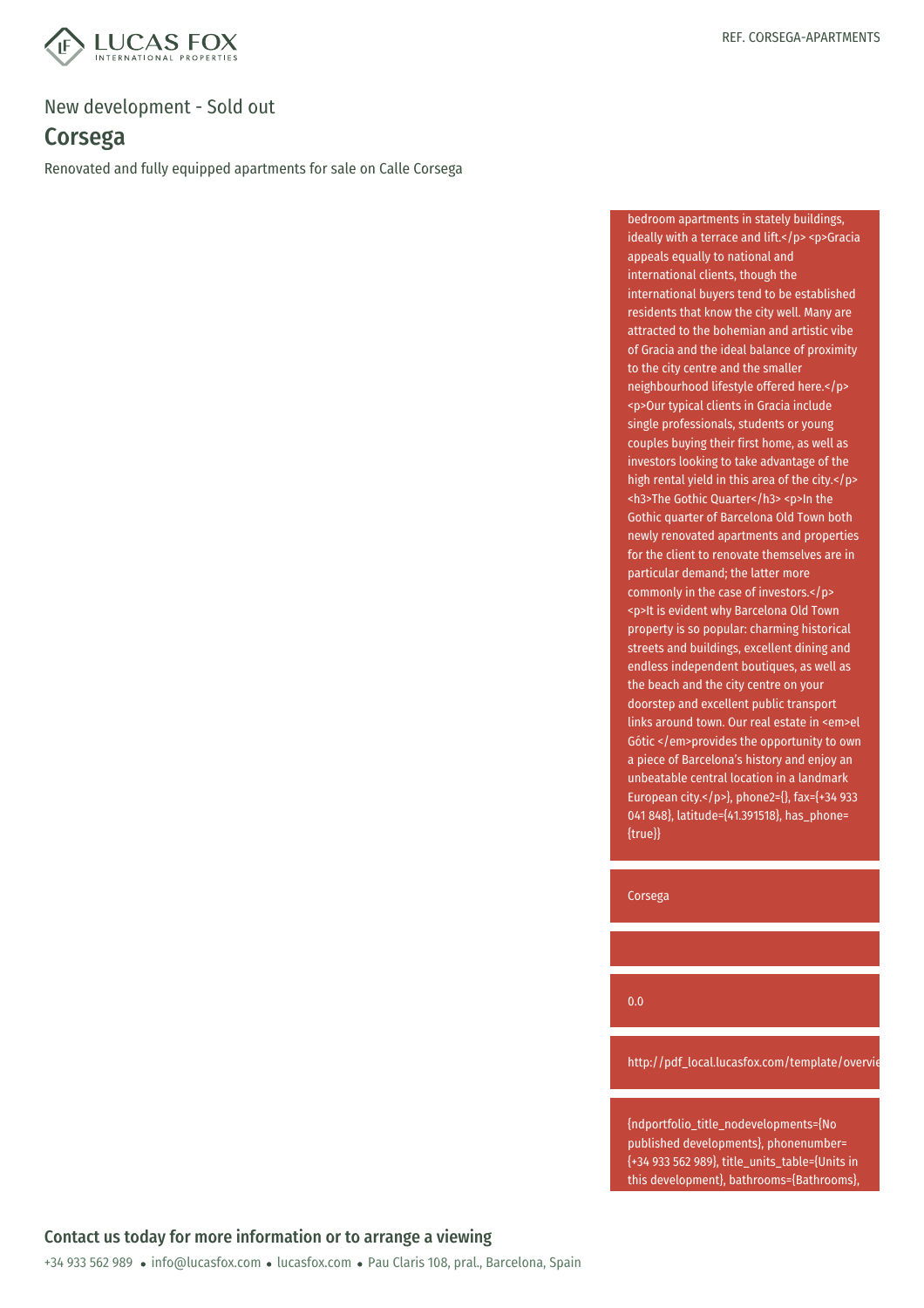

## Corsega

Renovated and fully equipped apartments for sale on Calle Corsega

peoples={people}, contact\_us={Contact us today for more information or to arrange a viewing}, units\_th\_type={Type}, units th\_size={Size}, completion= {Completion}, sleeps={Sleeps}, features= {Features}, units\_th\_floor={Floor}, units\_bathrooms={Bathrooms}, units\_th\_status={Status}, bathroom= {Bathroom}, price={Price}, ndportfolio\_title\_newdevelopments={New developments}, units\_th\_vield={Rental yield}, size={Size}, bedroom={Bedroom}, sizebuilt={Built size}, units\_th\_floorplan= {Floor plan}, units\_size\_min={Sizes from}, sizeplot={Plot size}, banner\_sold={Sold}, banner\_reduced={Reduced Price}, units\_th\_distribution={Distribution}, ndportfolio\_location\_intro={A collection of {{devs\_count}} new development projects across {{title}} including {{unique\_locations}}.}, res\_rent={Rent}, units\_pricefrom={Prices from}, moreinfo= {Detail}, has\_buildinglicense={Building licence}, buildinglicense\_granted={Granted}, sizeterrace={Terrace}, ndportfolio\_published\_on={Published on}, development\_lbl\_priceonrequest={Price on request}, pricefrom={Price from}, title\_newdevelopment={New development}, units\_bedrooms={Bedrooms}, disclaimer\_text={Important Information relating to properties offered by Lucas Fox. Any property particulars are not an offer or contract, nor part of one. You should not rely on statements by Lucas Fox in the particulars or by word of mouth or in writing as being factually accurate about the property, its condition or its value. Neither Lucas Fox nor any associated agent has any authority to make any representations about the property, and accordingly any information given is entirely without responsibility on the part of the agents, seller(s) or lessor(s). Prior the signature of any document concerning the property we recommend that all purchasers consult an independent lawyer and if necessary carry out a survey of the property to ascertain condition / measurements. Areas, measurements and distances given are approximate only and should be checked by the purchaser.}, reference={Ref:}, floor=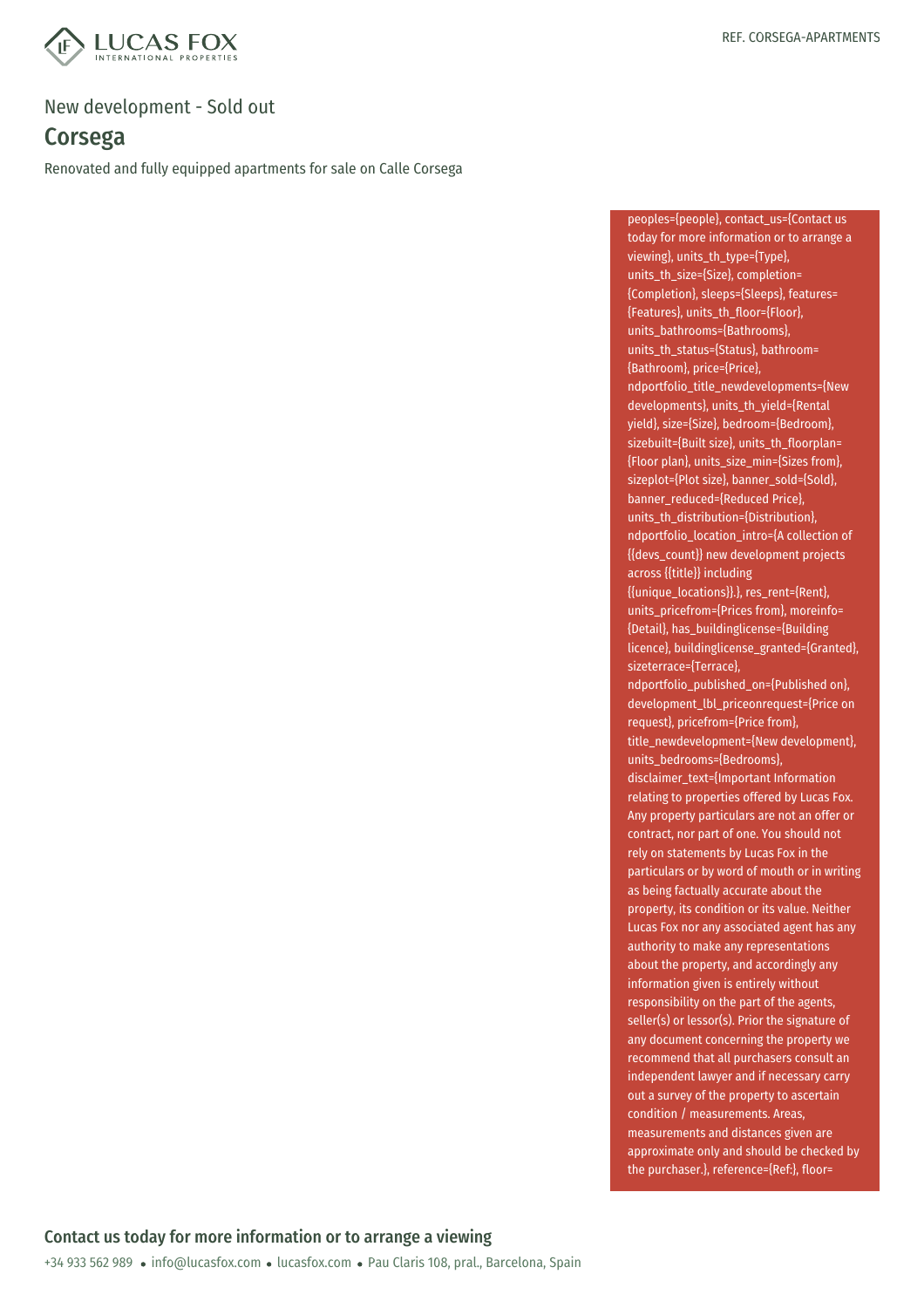

# Corsega

Renovated and fully equipped apartments for sale on Calle Corsega

{Floor}, res\_short={Rent:}, pricereduced= {(Reduced Price)}, callus={Call us}, rented= {Rented}, title\_overview={Overview}, typeofprop={Property type}, units\_available= {Units available}, rental\_yield={Rental yield up to}, location={Location}, areafloorplan= {Floorplan}, bedrooms={Bedrooms}, sizegarden={Garden}}

false

 $[$